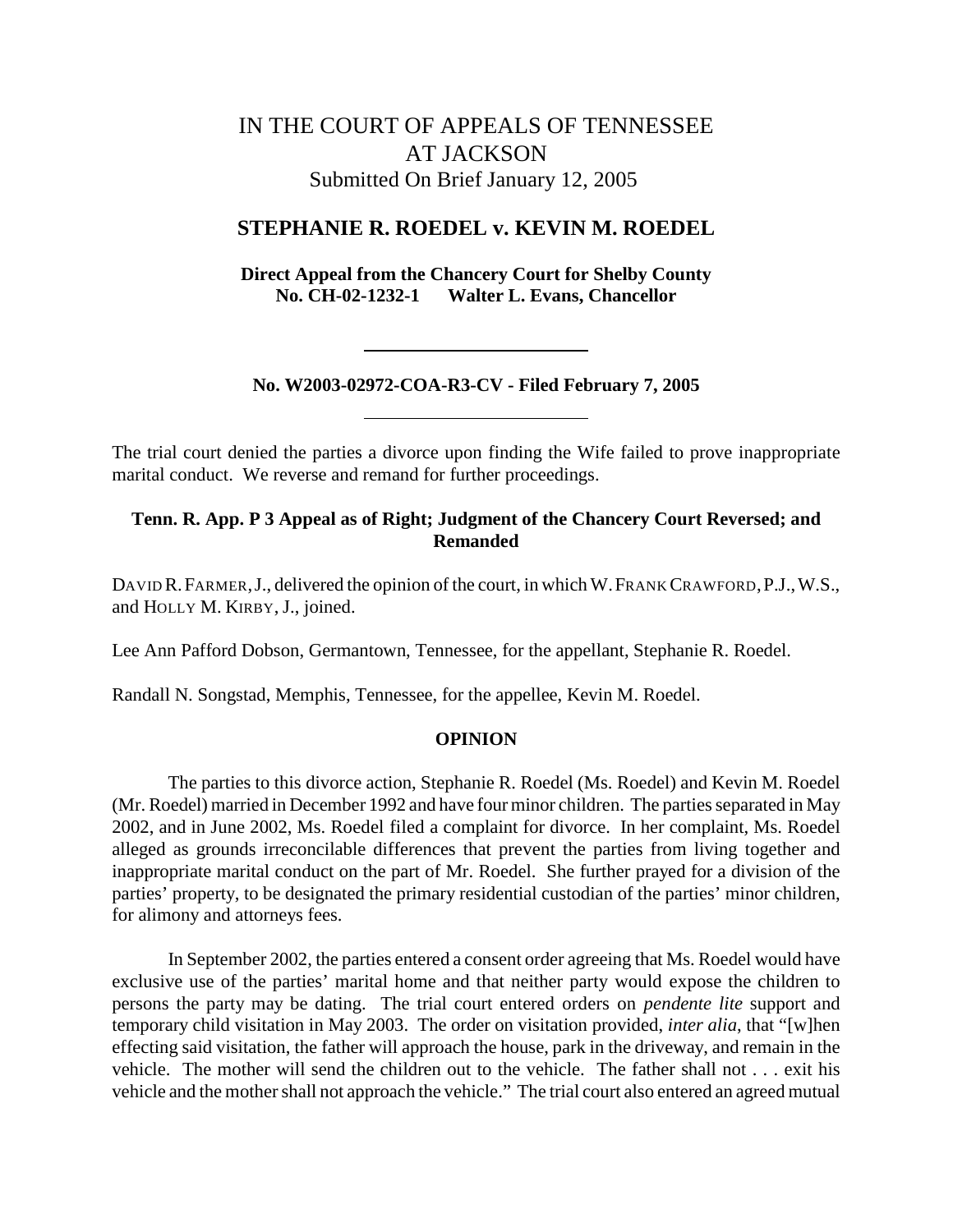order of protection on May 9, 2003, which enjoined the parties from "coming about each other for any purpose, and specifically from abusing, threatening to abuse, or from committing any acts of violence upon the other upon penalty of contempt, with the exception of the provisions set forth in the Consent Order on Visitation concerning the parties' four minor children." The order additionally ordered the parties to refrain from "committing acts of violence [on] the property of the other" and from "stalking the other as defined in Tenn. Code Ann. § 39-17-315." The order provided for arrest without warrant upon reasonable cause to believe either party had violated the order. The order was to remain in effect for a period of one year. In August 2003, the parties filed petitions for contempt of the court's orders.

Mr. Roedel filed an answer to Ms. Roedel's June 2002 complaint on October 16, 2003, the day of trial, but did not file a counter-complaint. Mr. Roedel denied the allegation of inappropriate marital conduct, raised the issue of adultery on the part of Ms. Roedel, and raised the misconduct of Ms. Roedel as a "justifiable cause for the conduct complained of" in Ms. Roedel's complaint. After hearing the matter, the trial court dismissed Ms. Roedel's complaint on October 29, 2003, upon finding that Ms. Roedel had failed to carry her burden of proof on the issue of inappropriate marital conduct. Ms. Roedel filed a timely notice of appeal to this Court.

#### *Issue Presented*

Ms. Roedel raises the issue of whether the trial court erred by denying her a divorce based on the grounds of inappropriate marital conduct for our review.

#### *Standard of Review*

We review the trial court's findings of fact *de novo* with a presumption of correctness. Tenn. R. App. P. 13(d); *Berryhill v. Rhodes*, 21 S.W.3d 188, 190 (Tenn. 2000). We will not reverse the trial court's factual findings unless they are contrary to the preponderance of the evidence. *Id.* Our review of the trial court's conclusions on matters of law is *de novo* with no presumption of correctness. *Bowden v. Ward*, 27 S.W.3d 913, 916 (Tenn.2000). Because it is in the best position to assess witnesses, we afford the trial court considerable deference on matters of witness credibility*. See Wells v. Tennessee Bd. of Regents*, 9 S.W.3d 779, 783 (Tenn.1999). Thus, we will not reverse the trial court's findings insofar as they are based on issues of witness credibility in the absence of clear and convincing evidence to the contrary. *Sullivan v. Sullivan*, 107 S.W.3d 507, 510 (Tenn. Ct. App.2002).

### *Analysis*

Upon review of the evidence in this case, we agree with the trial court's assessment that there is plenty of "dirt" on both sides of this dispute. In its final judgment, however, the trial court stated only that: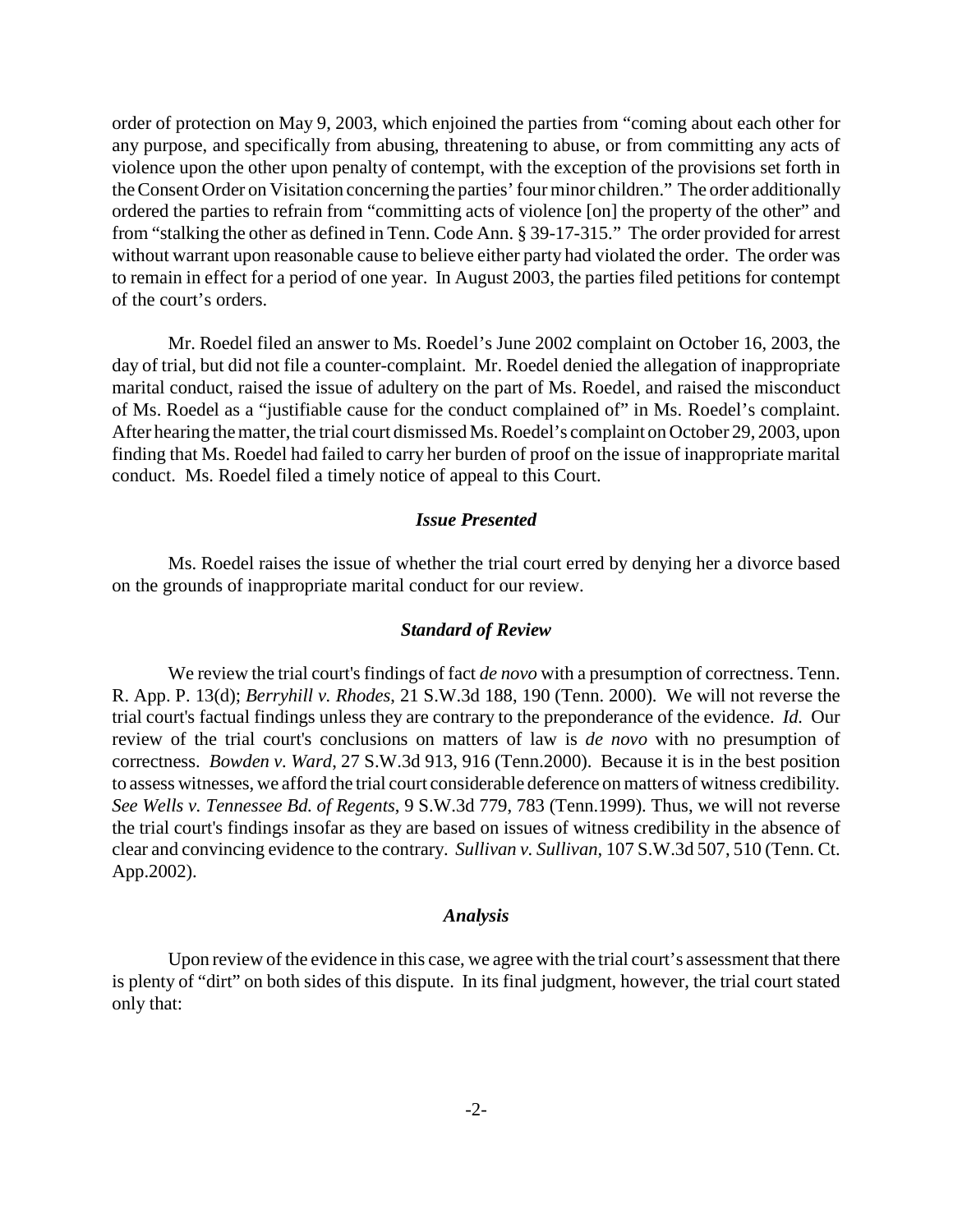[U]pon statements of counsel and upon all of the evidence produced in this matter, the Court finds that the Plaintiff has failed to prove grounds of inappropriate marital conduct therefore, this complaint is dismissed with costs being assessed against the Plaintiff, Stephanie Roedel. All previous orders of this Court are hereby dismissed."

It is not disputed that Ms. Roedel was engaged in an extra-marital relationship before this matter was heard, and that this relationship contributed to the ultimate and complete break-down of this marriage. However, we disagree with the trial court that Ms. Roedel failed to carry her burden of proving inappropriate marital conduct.

Grounds for divorce exist where "[t]he husband or wife is guilty of such cruel and inhuman treatment or conduct towards that spouse as renders cohabitation unsafe and improper which may also be referred to in pleadings as inappropriate marital conduct." Tenn. Code Ann. § 36-4- 101(11)(2001). At trial, Ms. Roedel testified that Mr. Roedel had raped and physically abused her, that he had broken her finger during an altercation over a night-gown, and that he had been verbally and physically abusive to her in front of the parties' children.

Although Mr. Roedel's testimony at trial characterized his behavior as substantially different, Ms. Roedel's allegations of abuse was corroborated by the testimony of her step-father, Kenneth Powers (Mr. Powers), and mother, Rebecca Powers (Ms. Powers). Mr. Powers testified that in conversation between himself and Mr. Roedel, Mr. Roedel "tried to make light" of forcing Ms. Roedel to have non-consensual sex. When asked whether Mr. Roedel had admitted to the sexual abuse, Mr. Powers testified, "he (Mr. Roedel) pretty much owned up to the fact that he forced her to do that. He just didn't think anything was wrong with it because he was her husband." He further testified that he and Ms. Powers had seen the resultant bruises on Ms. Roedel, and that he and Mr. Roedel discussed Mr. Roedel's physical and mental abuse of Ms. Roedel. Mr. Powers stated, "Kevin [Mr. Roedel] just makes light of it." Mr. Powers testified that he had personally observed Mr. Roedel emotionally abuse Ms. Roedel and that he had "been on the tail end of some incidents where he [Mr. Roedel] has [been physically abusive], where he's beat holes in the door . . . pulled her hair out of her head." He additionally testified that Mr. Roedel would "get mad at her [Ms. Roedel] and wouldn't speak to her for days for no reason - - not a word to say to her." On direct examination, Mr. Powers was asked, "In the conversation about the rape, did Mr. Roedel admit that he had forced her." Mr. Powers answered, "Yes." Mr. Powers further testified to having personally witnessed Mr. Roedel being physically and verbally abusive to the parties' children.

Ms. Powers likewise testified to witnessing the results of Mr. Roedel's abusive behavior. Ms. Powers testified:

Stephanie would come over to the house [Ms. Powers'] with bruises and she had a black eye one time. . . . I saw her legs - - the inside of her legs bruised up. I saw chunks torn out of her hair. I saw holes in the wall and broken doors and Kevin's hand broken where he had been mad at her. And I saw clothes that had been -